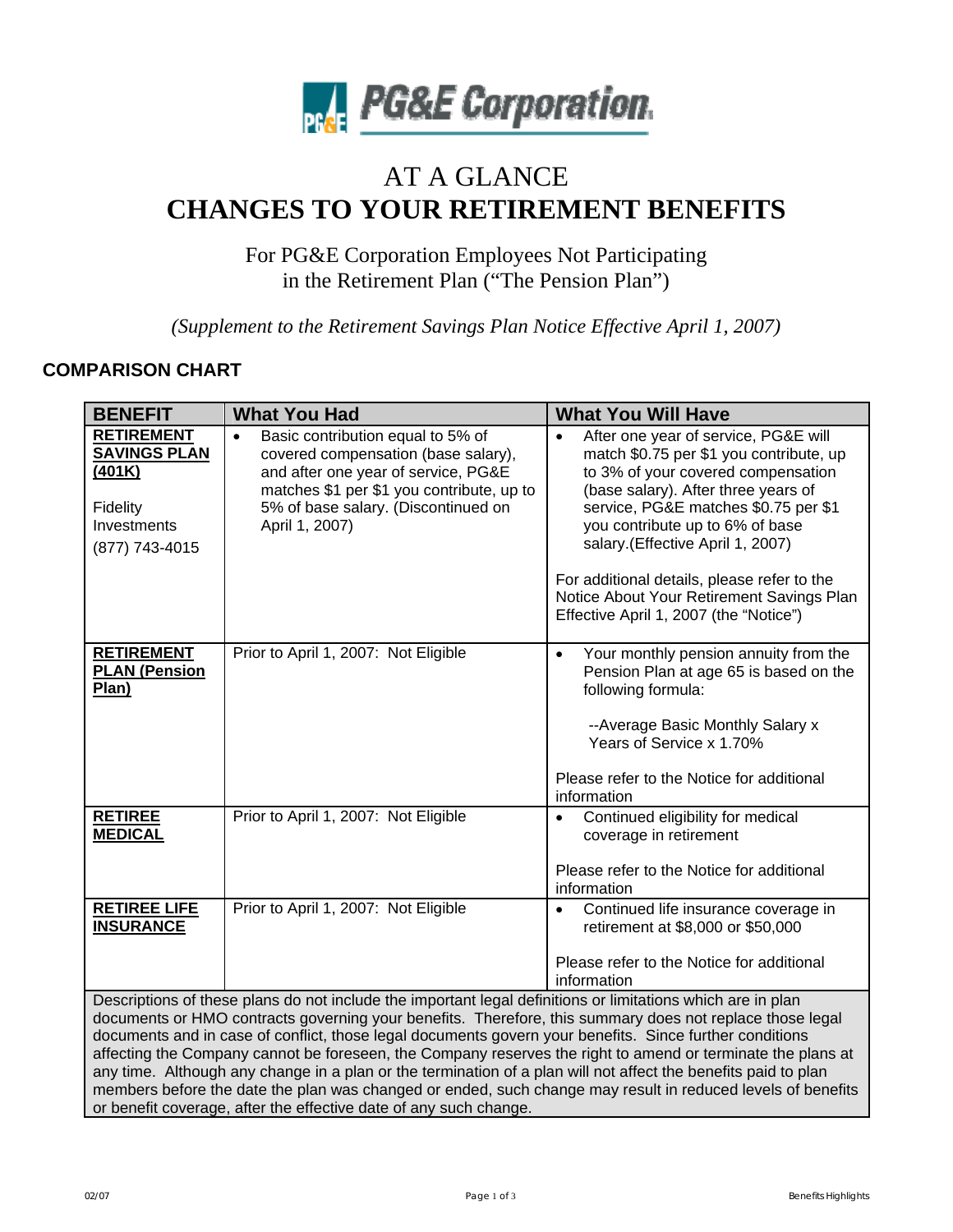# **QUESTIONS AND ANSWERS**

### **Why are we moving to a common retirement benefit plan?**

Many PG&E Corporation employees who transferred from the Utility to the holding company already have access to these retirement programs. However, there are a number of Corporation employees who did not transfer from the Utility and participate only in the Retirement Savings Plan. Moving to one common platform will provide all current and future holding company employees access to the same retiree benefits as their colleagues and the same opportunity to secure their financial goals for retirement.

#### **Can I opt out of the benefit plan changes?**

This is a mandatory benefit plan change that affects all Corporation employees who are not participating in the defined benefit pension plan.

#### **What is the Pacific Gas and Electric Company Retirement Plan (defined benefit pension plan)?**

The Retirement Plan is a "qualified" defined benefit pension plan under the Internal Revenue Code (IRC). It is designed to pay an annuity for your life with the option to have continued payments to your designated beneficiary upon your death. Retirement benefits earned by employees are secured by assets held in a legal trust managed by Mellon Bank and are subject to IRC and federal regulations that are meant to protect the interests of participants.

#### **What does it mean that pension assets are held in a trust at Mellon Bank?**

Under the Employee Retirement Income Security Act of 1974 (ERISA), a federal statute, trustees are fiduciaries of the Plan. As a fiduciary of the Plan, Mellon Bank is responsible to operate "solely in the interests of participants and beneficiaries" of the Plan.

## **Does PG&E or any other entity have access to trust assets that have been set aside for our future pension?**

Employee Retirement Income Security Act of 1974 (ERISA), a federal statute, established rules governing pension plan assets. Under ERISA, PG&E's Retirement Plan falls under the "exclusive benefit rule." In general, this means that plan assets can only be held for the sole purpose of providing benefits to plan participants and beneficiaries. This means that Plan assets cannot revert to the benefit of the employer or be diverted for any other purpose than to pay pension benefits, except as described below.

In the unlikely event, that the pension plan is terminated, PG&E or any acquiring company cannot access trust assets until all benefits owed to participants have been paid. However, if such an event occurs and assets do remain in the trust after all obligations to plan participants and beneficiaries are satisfied, those remaining assets could be transferred to the employer. Any reversion of plan assets to the employer would be subject to substantial federal excise taxes.

#### **How well funded is the Retirement Plan trust?**

The retirement plan trust is 98.5% funded and is funded by PG&E contributions and investment returns. In 2006, a decision by the CPUC allows PG&E to receive rate recovery for contributions to bring the trust to a fully funded status by 2010. These contributions will help to ensure that the plan is sufficiently funded to cover the present value of all current benefits earned by participants in the plan.